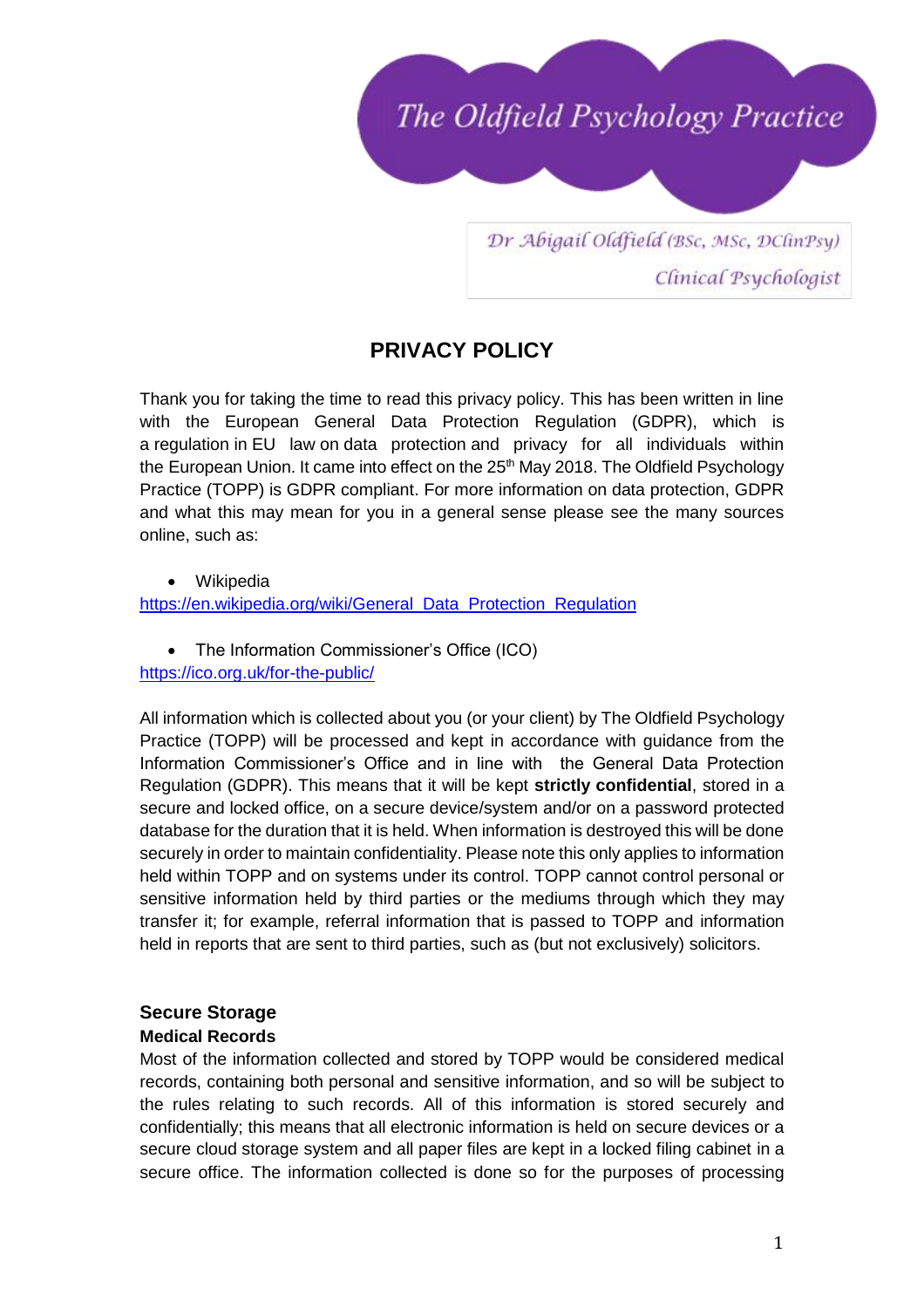referrals, assessment, treatment and report writing, and the only people who are able to access this are the clinician (the person managing the referral and/or completing the assessment and treatment) in addition to staff performing administration duties (such as staff preparing letters, typing, report checking, performing audits, etc.). This sort of information is held for at least 7 years from the date of discharge from TOPP, or, if the individual to whom it pertains is under the age of 18, for 7 years from the anniversary of their  $18<sup>th</sup>$  birthday. This is the same for all medical records held in all UK organisations, and in some circumstances this time period may be longer if this is thought to be medically or legally necessary.

The kinds of data that TOPP processes and stores usually contains personal and sensitive information given to us by those making self-referrals to the practice and referring agencies (such as case management companies, solicitors, other health agencies and professionals, etc.), in addition to what individuals disclose in one to one or group sessions. This information can include name, address, date of birth, medical and mental health history, GP information, background and family information, presenting issues, past symptoms, and full medical records. This information is collected for the purposes of managing referrals, providing consultation and advice, assessing and treating consenting individuals, and writing reports and letters.

Information that is processed is not always the same as the that which is stored as part of the medical record. There is a requirement that all medical records are clear, legible, accurate, succinct and provide an adequate level of detail. Additionally, not all information collected is deemed necessary to process a referral or relevant to an assessment or treatment. Any information that is collected is reviewed at the point of referral and during the assessment and treatment stage to decide whether it needs to form part of the record. Any information where it is not necessary for TOPP to retain it is confidentially destroyed. Information may also be summarised in order to make it legible and to ensure that only necessary data is kept; for example, hand written notes are reviewed, the relevant data is identified and typed (either into a clinical note or into a report), the handwritten note may then be confidentially destroyed.

This information is usually received or delivered in a face to face meeting with the individual to whom it pertains or a professional, over the phone (call or text), by email, by post, or via the TOPP website contact page (depending on how the referrer chooses to send it). All information is treated with the utmost respect and is kept confidential, except where there is an obligation to disclose this information to a third party. This will only be done if there is a legal reason to do so, or where there is an indication or suspicion that the person to whom the information pertains or another individual has been harmed or is in danger of being harmed, which will be reported to the relevant authorities if necessary. In addition to a secure paper filing system, all electronic systems that TOPP uses, such as email, cloud storage, website contact form, phone, etc., are all secure, and data stored within them is regularly reviewed, moved into a more central record for the individual it pertains to, or confidentially destroyed if this is deemed suitable.

All individuals and agencies who make contact with TOPP are invited to review these terms and conditions (which are available via a link on every page of the website).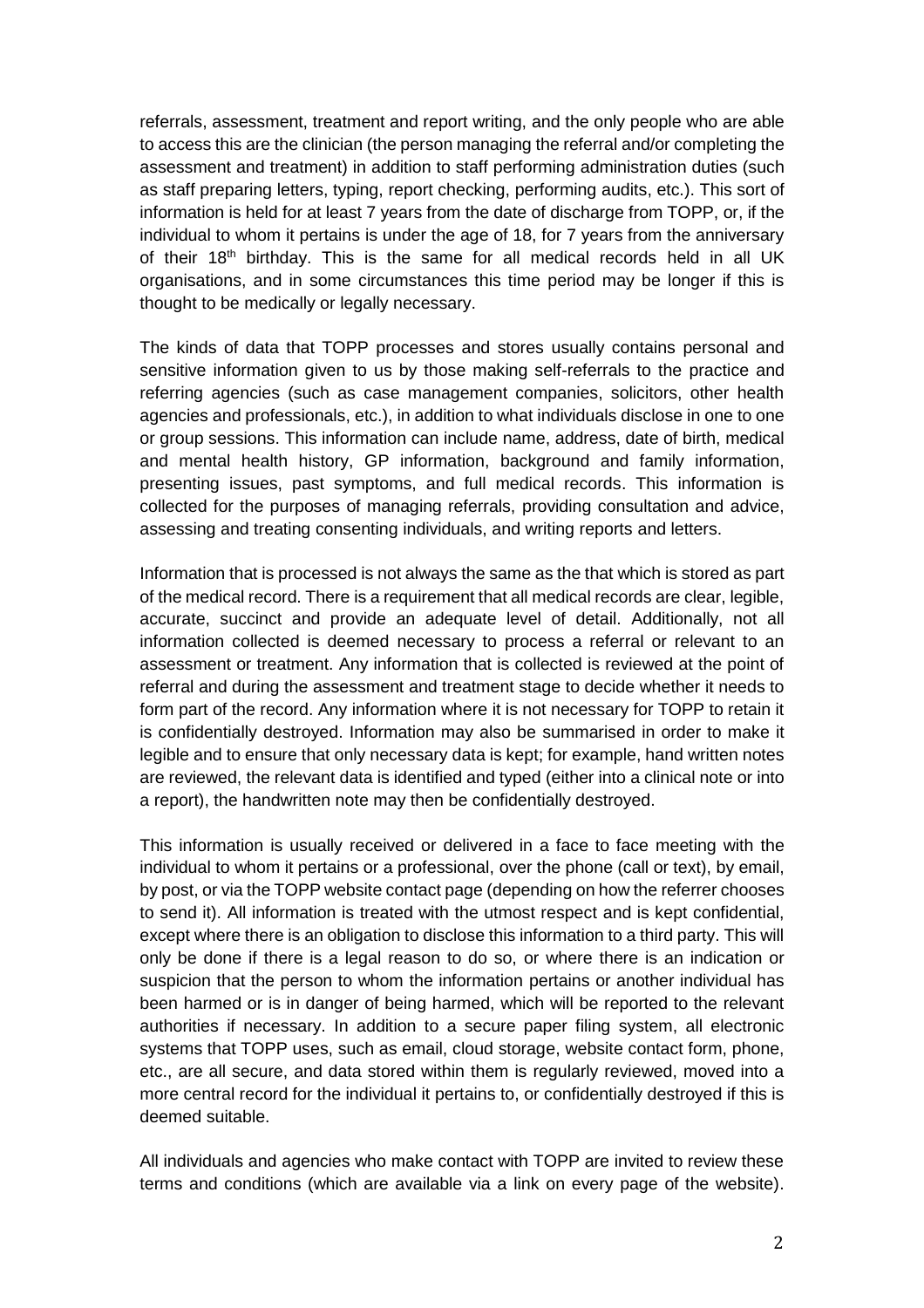When making contact with TOPP all individuals and agencies are assumed to have consented (or to have appropriate consent from the individual) to these terms and conditions and to TOPP collecting and storing the information they send.

Consent is also reviewed at the first assessment or treatment session with the individual engaging in the assessment and/or treatment. Where an individual cannot give informed consent, i.e., children and individuals who lack capacity, consent is sought from an appropriate adult or professional, person with parental responsibility, or power of attorney, and considered in relation to relevant documentation and guidance, such as the Mental Capacity Act and Mental Health Act.

#### **Past Clients**

If you are a past client of TOPP, please be assured that the process of storing your data has not changed and your information is still kept **strictly confidential**, stored in a secure and locked office, on a secure device and/or on a password protected database for the duration that it is held. You have the same rights as stated in this document.

#### **Training, Consultation and Supervision**

Where information is processed and held in relation to enquiries or contracts to provide training, professional consultation or supervision, this information will also be held securely in the same way as medical records. All personal and sensitive information will only be collected for the purposes of providing training, professional consultation or supervision.

#### **Sharing information**

Information is only shared where this is necessary, such as where a report has been requested by an individual or agency with relevant consent to share this. If information needs to be sent outside of TOPP this will done via a secure system, such as an encrypted email system that is GDPR compliant, and all documents containing personal or sensitive information will be password protected.

Please note the Oldfield Psychology Practice cannot control what or how personal or sensitive information is sent to them, or what is held by third parties and what they do with it after they have received information from TOPP. However, TOPP would only ever send information to another individual or agency (with appropriate permission) if they had stated they were GDPR compliant. This includes information held in reports that are sent to third parties, such as (but not exclusively) solicitors.

#### *Legal exceptions*

The information disclosed during the course of psychological assessment or therapy is confidential; however, there are legal exceptions, such as if you reveal a threat of harm, or there is a threat of harm to self or to others, or if a court order is received and a legal obligation arises.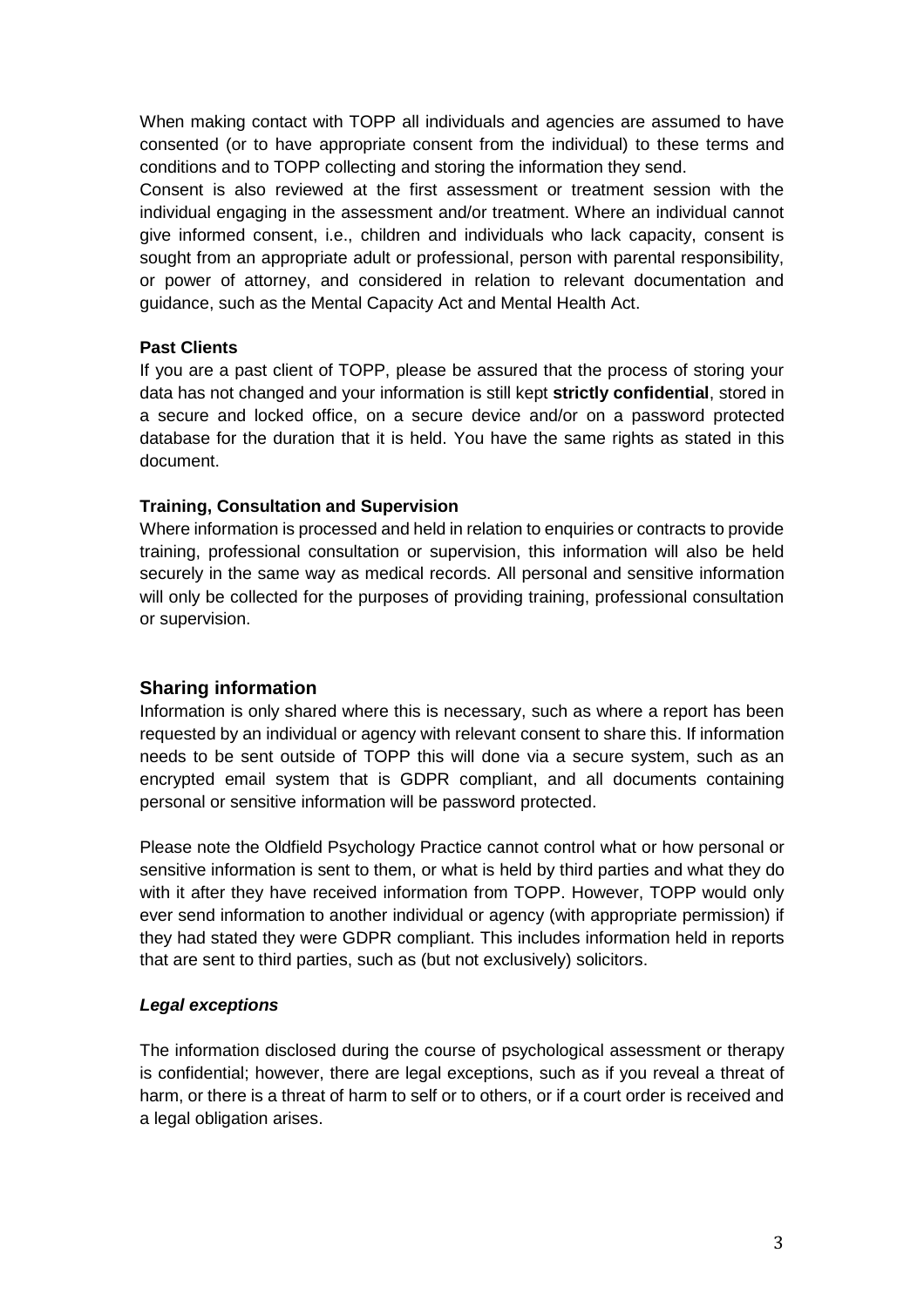# **Right to Access**

You have the right to ask for a copy of your personal information, free of charge, in an electronic or paper format. You also have the right to ask TOPP to amend or change any incorrect information about you. If you would like to make such a request please do so in person, in writing via post or email, or by phone specifying what information you would like or what you would like changing. You will need to provide identification in order to evidence that the data is yours, or that you have the right to access it if you are a relative of the person whose data it is. Before disclosing the requested Personal Information, we may ask you for additional information in order to confirm your identity and for security purposes. This request will be completed within one month and all information will be sent securely.

# **Right to be Forgotten**

You have the right to ask TOPP to erase any information that we hold about you. This includes your personal information that is no longer relevant to original purposes, or if you wish to withdraw consent from a particular activity, such as a newsletter. In all cases and when considering such requests, these rights are obligatory unless it is information that TOPP has a legal or medical obligation to retain. Please note that medical records are subject to different rules in comparison to other forms of information and can be exempt from the right to be forgotten. The right to be forgotten is exempt when:

- The data is necessary for reaching a diagnosis
- The data is necessary for the provision or prevention of a health service to an individual.

Some types of information is also held for a minimum of 7 years for legal purposes and GDPR does not override any existing legal requirements. Therefore, where a request to be forgotten has been made this information may not be erased until after the 7 year retention period.

# **Data Portability**

As the client, you have the right to receive your personal information held by TOPP, and also have the right to transfer that information to another party (subject to the same restrictions as mentioned above).

The right to data portability only applies when:

- the lawful basis for processing this information is consent or for the performance of a contract; and
- you are carrying out the processing by automated means (i.e., excluding paper files).

For the purposes of the General Data Protection Regulations (GDPR) 2018, the data "controller" is TOPP and Dr Abigail Oldfield.